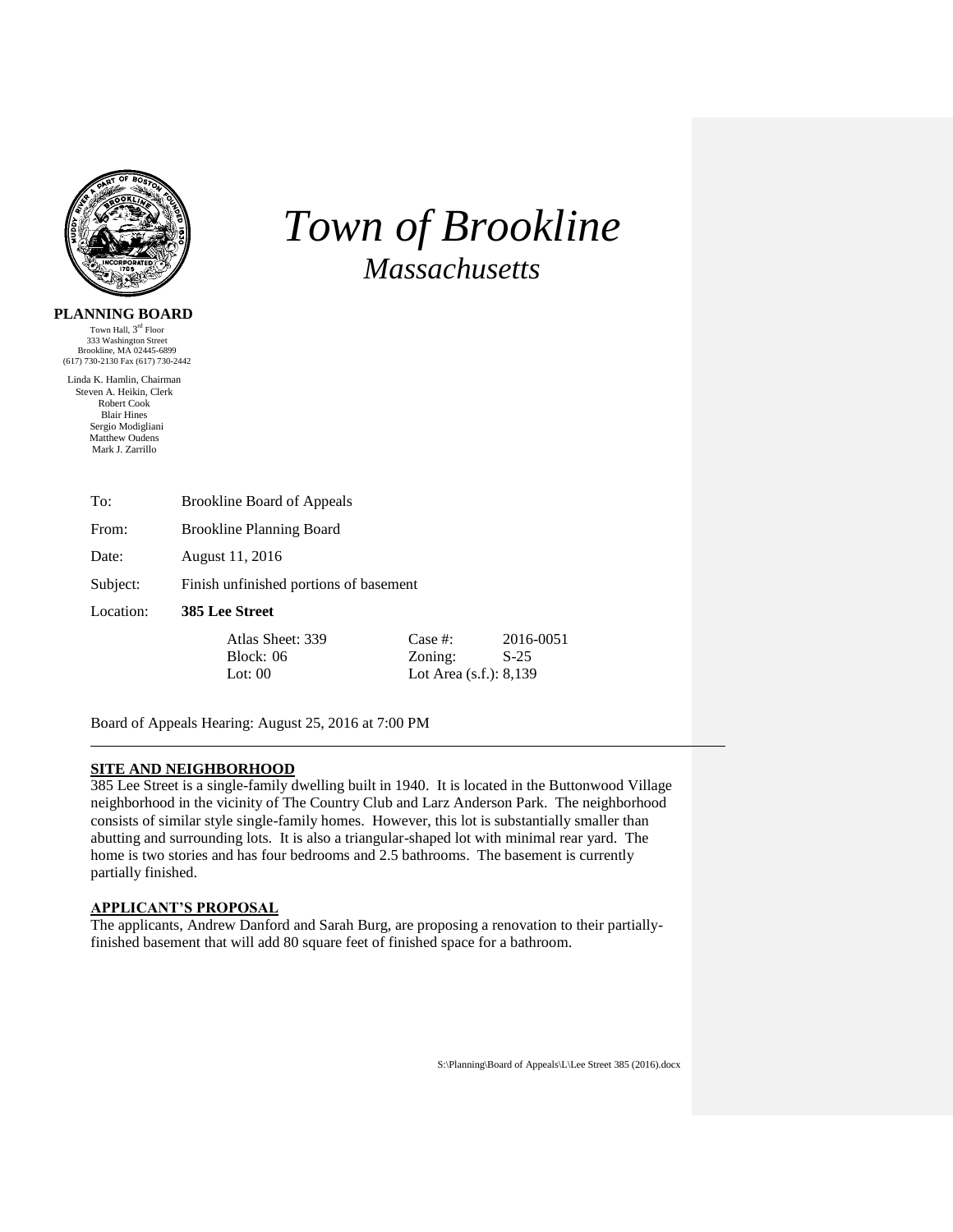#### **FINDINGS**

**Section 5.20** – Floor Area Ratio

| <b>Floor Area</b>                         | <b>Allowed</b>  | <b>Existing</b> | <b>Proposed</b> | <b>Finding</b>             |
|-------------------------------------------|-----------------|-----------------|-----------------|----------------------------|
| <b>Floor Area Ratio</b><br>(% of allowed) | .20<br>$100\%)$ | .35<br>(173%)   | .36<br>(178%)   | Special<br>Permit/Variance |
| Floor Area (s.f.)                         | 1.627.8         | 2.812           | 2.892           |                            |

## **Section 8.02.1 and 8.02.2** – Alteration or Extension

A special permit is required to extend this non-conforming use and alter this non-conforming structure.

### **PLANNING BOARD COMMENTS**

The Planning Board is not opposed to the proposal to increase the floor area in the existing single-family dwelling. The structure has extensive basement-level space that currently contains two finished rooms. This proposal will add a bathroom. The space can be finished with no impact on neighboring structures.

### **Therefore, the Planning Board recommends approval of the plans, subject to the following conditions:**

- 1. Prior to the issuance of a building permit, final basement floor plans shall be submitted to the Assistant Director of Regulatory Planning for review and approval.
- 2. Prior to the issuance of a building permit, the applicant shall submit to the Building Commissioner for review and approval for conformance to the Board of Appeals decision: 1) a final site sketch plan stamped and signed by a registered engineer or land surveyor; 2) final basement floor plan stamped and signed by a registered architect; and 3) evidence that the Board of Appeals decision has been recorded at the Registry of Deeds.

**Comment [KM1]:** Due to the small size and scope of the project, the PB recommends these revised conditions that will allow the homeowners to submit their own project plans.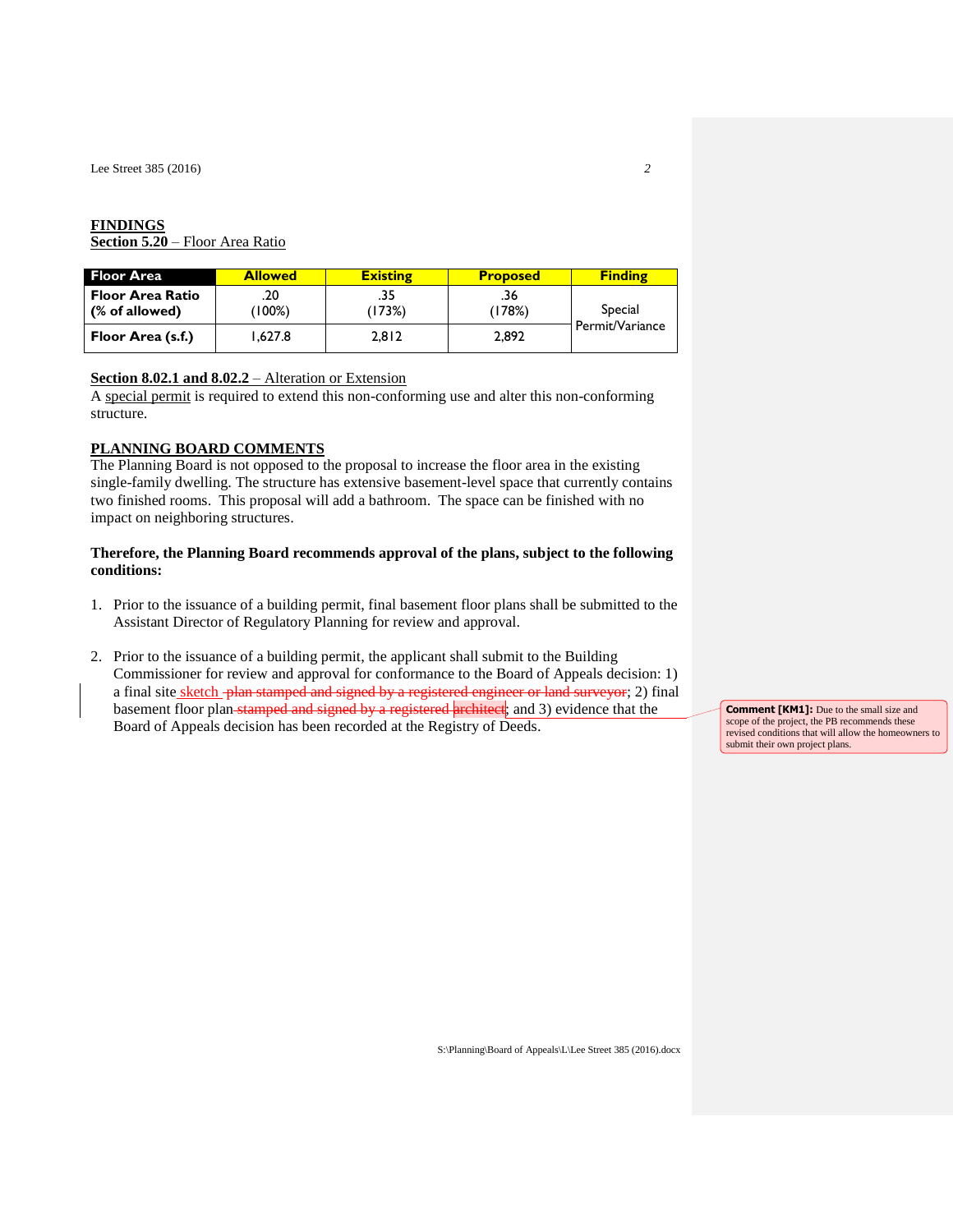Lee Street 385 (2016)





S:\Planning\Board of Appeals\L\Lee Street 385 (2016).docx

*3*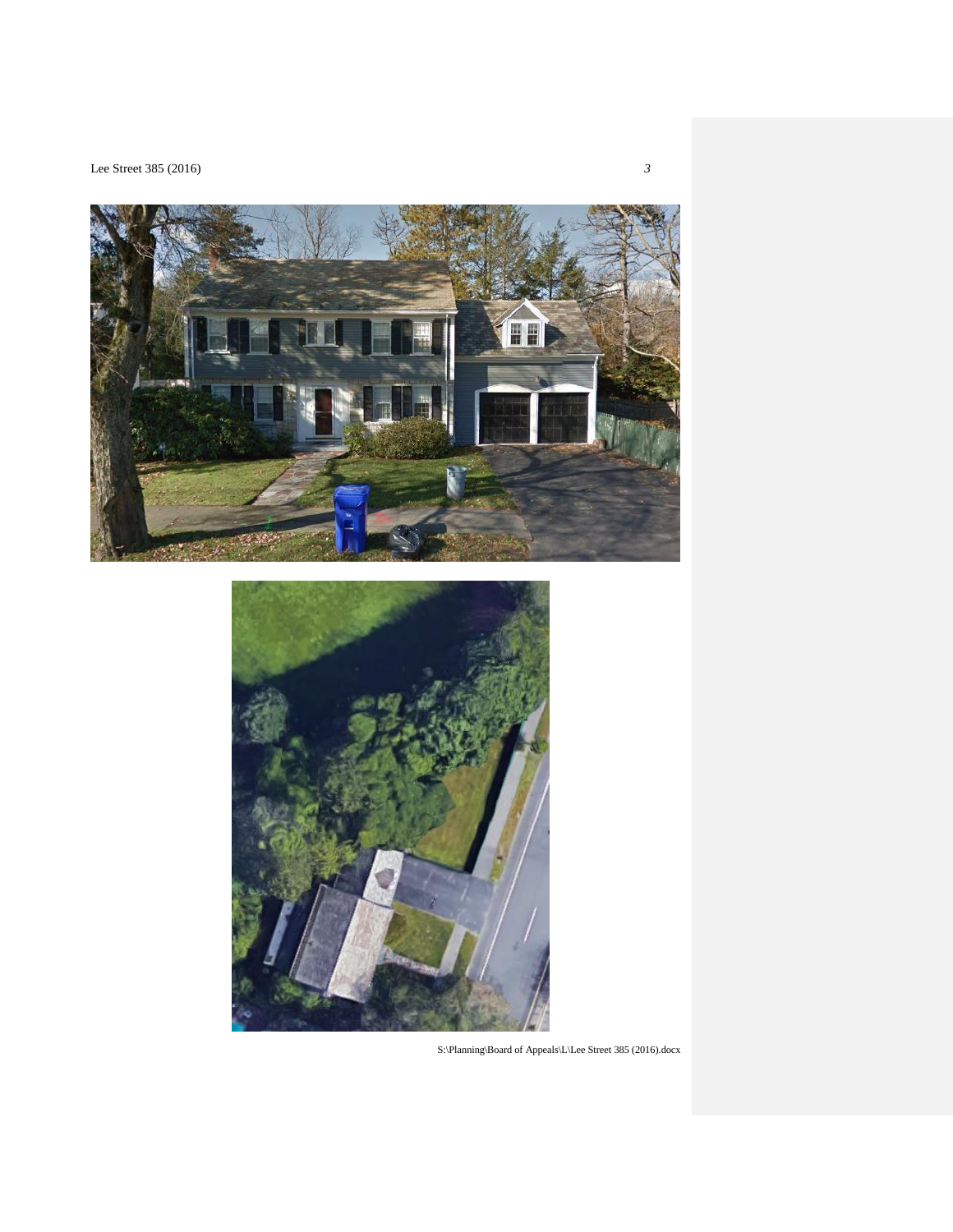| Basement<br>12'x 18'<br>Existing<br>Finished<br>Room   | Mechanical<br>Bunsixin                                           | こくどくてきせい<br><b>- ידר ריי זי</b> |
|--------------------------------------------------------|------------------------------------------------------------------|---------------------------------|
| Storage<br>$\boldsymbol{\xi}$                          | New Finished<br><b>Bahroma</b><br>$8 \times 10$                  | $\frac{4}{3}$<br>$\overline{a}$ |
| 13'7"x 13'<br>Basement<br>Existing<br>Finished<br>Room | <b>Existence</b><br>Tantina and<br>Mechanical<br><b>Existing</b> | <b>CONTRACTOR</b>               |
| Storage                                                | Storage                                                          |                                 |



|                              | Original     | Proposed       |                                               |                 |
|------------------------------|--------------|----------------|-----------------------------------------------|-----------------|
| <b>Finished Basement</b>     | 393 sq. ft.  | $473$ sq. ft.  | Lot Area (Deed Book 32081, Page 497)          | 8139 sq. ft.    |
| <b>Existed Erist Eloor</b>   | 1133 sq. ft. | $1133$ sq. ft. | Floor Area Ratio Before                       | $\frac{35}{25}$ |
| <b>Finished Second Floor</b> | 1286 sq. ft. | 1286 sq. ft.   | Floor Area Ratio After                        | 0.36            |
| <b>Unfinished Attic</b>      | $0$ sq. ft.  | $0$ sq. ft.    | % FAR Before (based on S-25 allowance of 0.2) | 175%            |
| Total                        | 2812 sq. ft. | 2892 sq. ft.   | % FAR After (based on S-25 allowance of 0.2)  | $180\%$         |

 $\overline{a}$ 

Ļ,

**PROPOSED BASEXIENT BATHROOM - 382 FEE SHREEL**